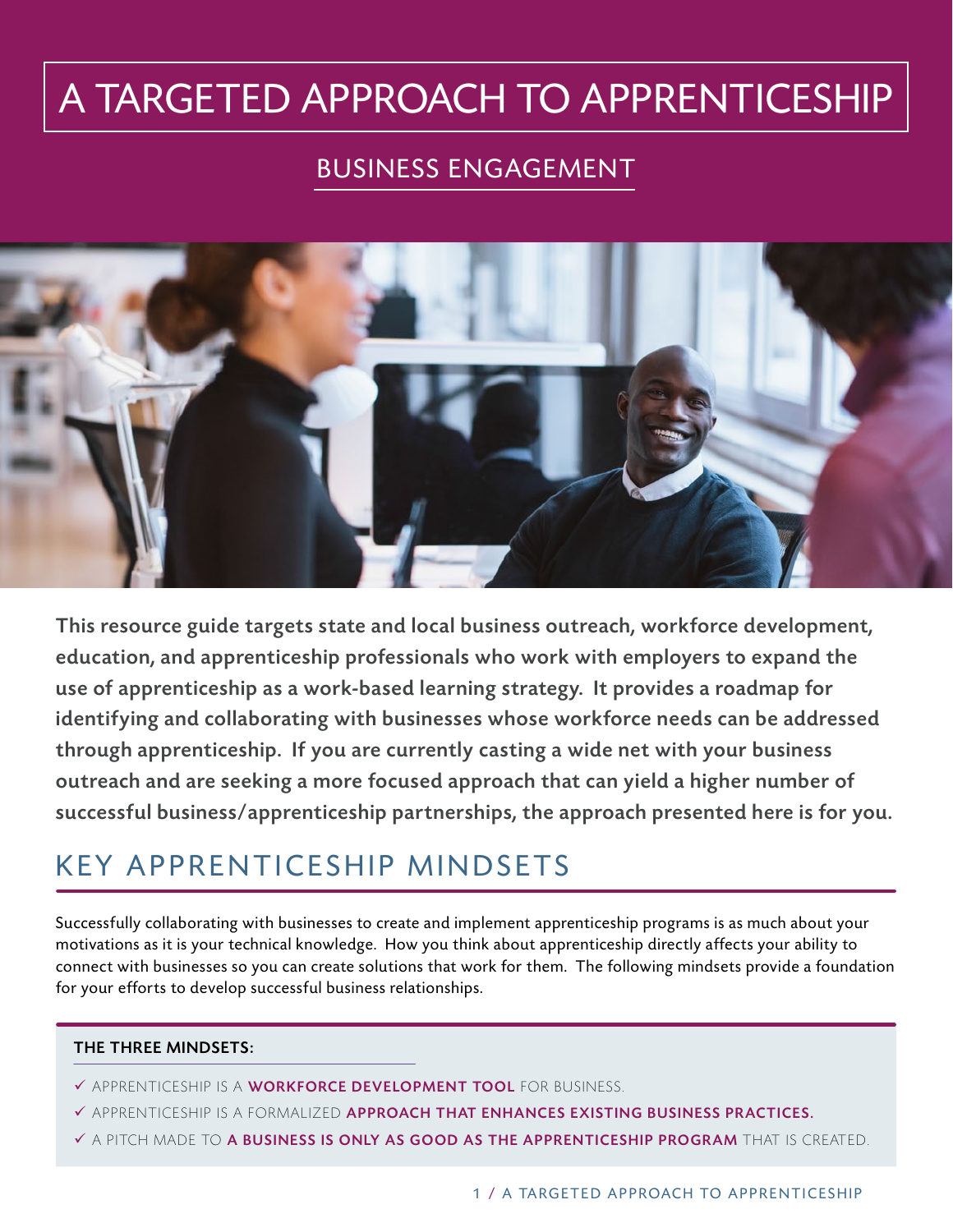#### APPRENTICESHIP IS A WORKFORCE DEVELOPMENT TOOL FOR BUSINESS. As a

busy workforce development professional, you may find yourself in promotion mode – "selling" the benefits of apprenticeship to businesses through apprenticeship information events, job fairs, promotional materials, and one-on-one conversations. These activities have their place, but to increase your efficiency and to maximize the quality of your engagements with businesses, you need to take a more consultative approach. Think of apprenticeship as one of the many workforce development tools that help meet business needs. Your initial discussions with a business should focus on uncovering their recruitment, hiring , retention, and upskilling challenges (or "pain points") and responding with tools and solutions that address those issues.

#### APPRENTICESHIP IS A FORMALIZED APPROACH THAT ENHANCES EXISTING BUSINESS

PRACTICES. Apprenticeship is not a replacement for existing business culture and staffing practices. Rather, the apprenticeship model builds on a business's existing recruitment, onboarding, mentoring, training, and advancement systems. The result is a more standardized, replicable, and cost-effective approach that feels familiar and gets results.

#### A PITCH MADE TO A BUSINESS IS ONLY AS GOOD AS THE APPRENTICESHIP PROGRAM

THAT IS CREATED. The most compelling apprenticeship pitch in the world will not lead to sustained results if the program itself does not address business needs. A strong apprenticeship program requires building and maintaining effective partnerships between the business, the apprenticeship system, and education and training providers. The workforce system and intermediaries also play important roles in recruitment, program administration, funding, and supportive services. The more you gain a comprehensive understanding of these partners and their strengths and the more quickly you bring the right players to the table, the better positioned you will be to bring lasting value to the businesses you work with.

Approaching business engagement with these three mindsets will help you engage more effectively with your business customers and create apprenticeship solutions that address their workforce challenges.

### THREE KEY PHASES OF BUSINESS ENGAGEMENT

Just as apprenticeship uses a formalized approach to create replicable results, there are steps you can take when approaching businesses about apprenticeship that will ensure replicable successes. These steps fall into three key phases:



RESEARCH **&** PREPARATION. Recognize the top challenges apprenticeship can help address, use research to identify businesses that could benefit from apprenticeship, keep track of what you learn, know the value of apprenticeship, and prepare for your initial business meeting.



**BUILDING RELATIONSHIPS. Validate pain** points and learn the business's culture, introduce apprenticeship in the context of existing business practices, and build trust.



GETTING TO COMMITMENT. Address concerns, build organizational buy-in for the apprenticeship model, and bring the right partners to the table.

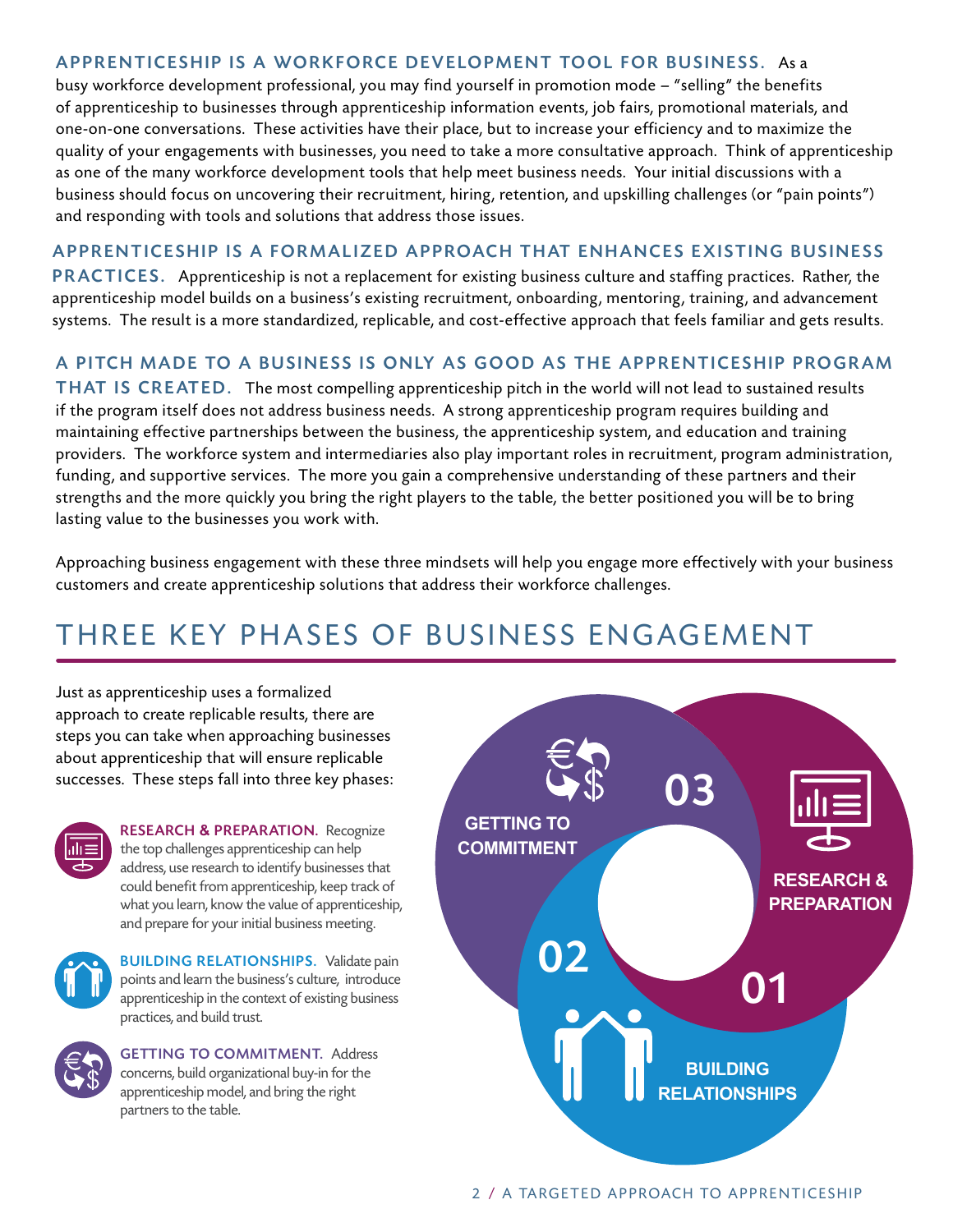# PHASE 1 – RESEARCH & PREPARATION



This phase is all about understanding the workforce challenges that apprenticeship can solve and using labor market information and other resources to help you identify businesses which might be struggling with these challenges. The goal is to hone in on a handful of businesses that you feel confident will find value in the apprenticeship model.

#### RECOGNIZE THE TOP CHALLENGES

The first step to identifying businesses that can benefit from apprenticeship is to understand which business challenges apprenticeship can help solve. Here are real-time labor market data examples of key challenges that apprenticeship is well-suited to address. Note the descriptions and indicators below and think about how apprenticeship can be tailored to meet each challenge.

| <b>CHALLENGE</b>                                 | <b>DESCRIPTION</b>                                                                                                                  | <b>INDICATOR</b>                                                                                                    |  |
|--------------------------------------------------|-------------------------------------------------------------------------------------------------------------------------------------|---------------------------------------------------------------------------------------------------------------------|--|
| <b>SKILLS GAPS IN HIRING</b>                     | Businesses need to hire and have plenty of<br>applicants, but applicants do not have the<br>skills required to do the job.          | Job postings stay open for a long time.                                                                             |  |
| <b>DEVELOPMENT OF</b><br><b>EXISTING TALENT</b>  | Businesses have opportunities to advance<br>current employees, but those employees<br>lack the required skills for these positions. | Instead of promoting from within,<br>businesses are posting job openings for<br>mid-level positions.                |  |
| <b>ATTRACTING AND</b><br><b>RETAINING TALENT</b> | Businesses are experiencing unusually high<br>turnover and/or having difficulty finding<br>interested applicants.                   | Jobs are constantly being posted and<br>reposted.                                                                   |  |
| <b>RETIRING WORKFORCE</b>                        | Businesses are experiencing high levels of<br>retirement in skilled positions.                                                      | A business is posting multiple job openings<br>for skilled positions that have not been<br>open in the recent past. |  |
| <b>ADVANCING</b><br><b>TECHNOLOGY</b>            | Businesses have enough workers, but are<br>struggling to keep pace with technological<br>and industry advances.                     | No jobs are open, but the business has<br>expressed an interest in customized and/or<br>technical training.         |  |

#### USE RESEARCH TO IDENTIFY BUSINESSES

With these challenges in mind, you need a process to identify industry sectors and businesses that are experiencing these challenges. Here are strategies that have worked for many workforce development professionals:

- 1. IDENTIFY IMPORTANT AND GROWING INDUSTRY SECTORS AND BUSINESSES IN YOUR REGIONAL ECONOMY. Start by gathering information about the most significant industry sectors and businesses in your region. State labor market information and regional economic development agencies provide information that will help with this research. Use reports and data from sector strategies, career pathways work, or other labor market analyses to understand which industries are expanding , experiencing turnover, anticipating a major retirement wave, and/or experiencing significant technology shifts. Make a list of the largest/most significant employers in these sectors.
- 2. LOOK FOR BUSINESSES WITH OPENINGS THAT INDICATE ONE OF THE CHALLENGES DESCRIBED ABOVE. Visit the websites of the companies on your list and look at their job postings. Also search job boards looking for the same or similar openings. Assess the likelihood that the selected companies are experiencing hiring, retention, or mid-level skills development challenges based on patterns you see in their job posting activity. If possible, validate your hunches with other available data, such as local and regional reports from active sector strategy work and workforce development plans. Narrow down your list to the five-to-10 businesses that are most likely to be experiencing the types of issues that apprenticeship can effectively address.
- 3. REVIEW JOB DESCRIPTIONS. Looking at your narrower list of businesses, review their job openings to determine if these positions are a good fit for apprenticeship. Research whether apprenticeship programs within the occupations currently exist. Are there gaps in apprenticeship programs – either no programs or limited capacity – in these areas? To identify existing apprenticeship programs registered with the U.S. Department of Labor, visit <http://oa.doleta.gov/bat.cfm>. If you are working in a state that registers its own apprenticeship programs, check with your state apprenticeship agency.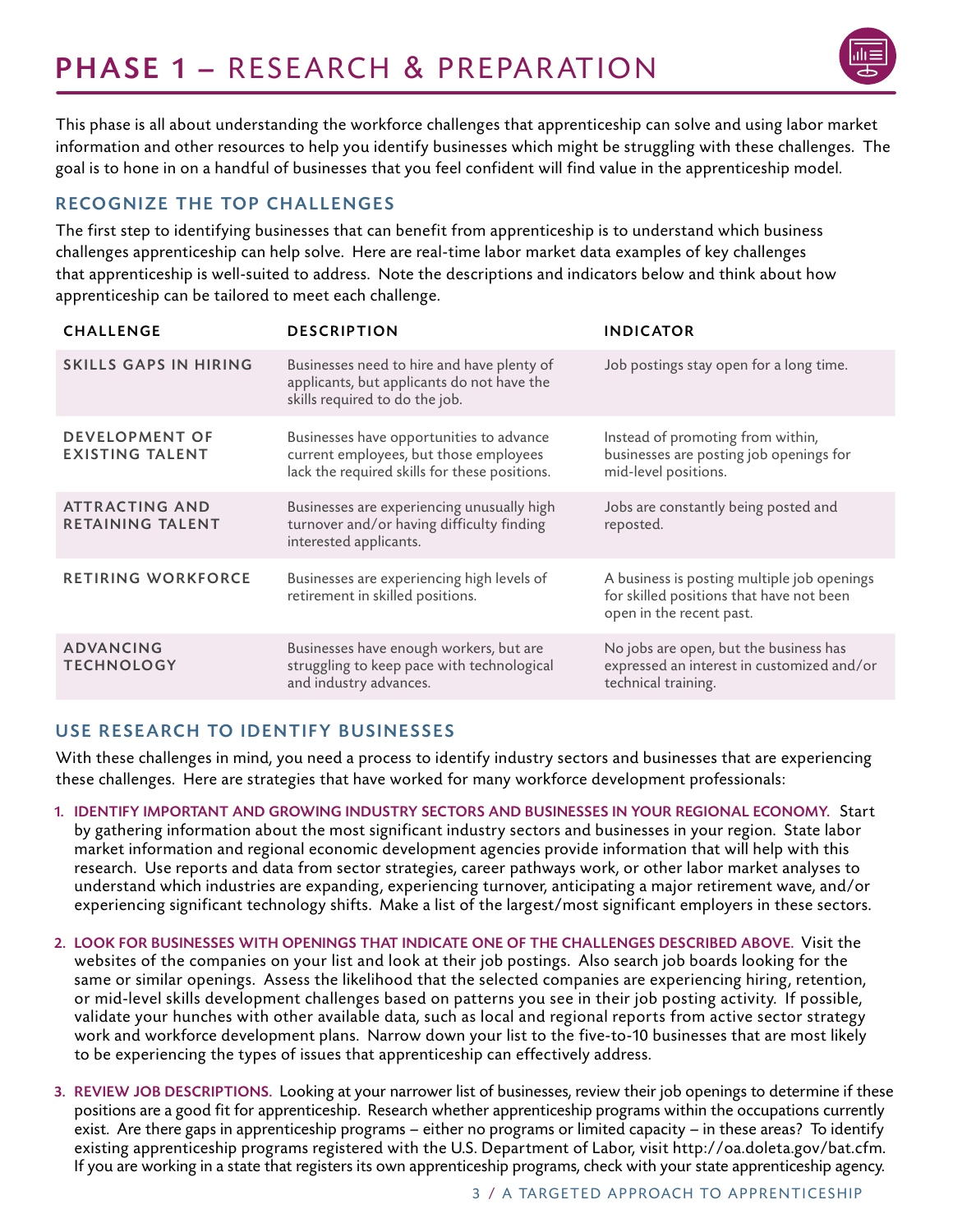#### **KEEP TRACK OF WHAT YOU LEARN**

To help keep track of your research, create a spreadsheet of the top businesses that might benefit from apprenticeship in your geographic area. These are the businesses you are going to reach out to in the next phase. Your spreadsheet should track job titles, position descriptions, postings that are a good fit for apprenticeship, and skill demands for each identified job. If you use a Customer Relations Management (CRM) system, you may be able to adapt it for this purpose in lieu of a spreadsheet. Be organized. Keep copies of job postings for each business in a binder, filed behind each spreadsheet. This will help you prepare for future conversations.

This preparative work gives you a comprehensive understanding of a company's challenges that apprenticeship might solve. It enables you to demonstrate from the first contact that you understand and want to work with a company to help them recruit, train, and retain a skilled workforce. For companies that decide to try apprenticeship, the spreadsheet also becomes a useful tool to identify skills and competencies and develop related instruction and onthe-job learning outlines which align with job descriptions – steps that sometimes scare companies away.

#### KNOW THE VALUE OF APPRENTICESHIP

Enter your conversations with businesses understanding the potential value of apprenticeship to the business you are approaching. This knowledge helps you and the business begin to explore the suitability of apprenticeship as a solution and helps you compare potential cost savings of apprenticeship over the business's current workforce development model. The following are a few of the many benefits of apprenticeship:

- $\widetilde{\boldsymbol{\mathcal{A}}}$  APPRENTICESHIP OFFERS A STEPPED-UP WAGE SYSTEM. BUSINESSES CAN START NEW HIRES AT A LOWER WAGE WHILE THEY EARN THE SKILLS THEY NEED TO FULLY PERFORM THE JOB.
- $\widetilde{\mathscr{A}}$  apprenticeship has increased retention rates. Businesses do not have to incur THE COST IN MONEY AND LOST PRODUCTIVITY OF REHIRING AND RETRAINING FOR THE SAME POSITION.
- $\widetilde{M}$  APPRENTICESHIP PROVIDES A REPEATABLE, ORGANIZED FRAMEWORK FOR RECRUITMENT, HIRING, ONBOARDING, AND ADVANCING. THIS ALLOWS A BUSINESS TO DEVELOP A SYSTEM FOR HIRING AND ADVANCING THAT ENSURES CONSISTENT RESULTS.

Your state and region may offer additional financial and programmatic support to businesses that run apprenticeship programs. These incentives may include tax credits; candidate recruitment and screening support through the workforce investment system; supportive services for apprentices; funding to cover the cost of on-the-job learning and related technical instruction, either through Individual Training Accounts (ITAs) and On-the-Job Training (OJT) funded through the Workforce Innovation and Opportunity Act (WIOA) or through other federal, state, or private sector funding sources; and other supports. Your state workforce and economic development agencies, as well as your local American Job Centers, can help you understand what is available to businesses in your region. Having a clear understanding of the available incentives will help you customize an apprenticeship solution that best meets your businesses' needs.

#### PREPARE FOR YOUR INITIAL BUSINESS MEETING

As you prepare for your initial discussion with a business, it is important to understand the context in which the business operates and to be able to use their language. Research and become familiar with the business sector's unfamiliar terms and technologies to understand company lingo and skill demands, and to better identify workforce training pain points. This important preparation establishes you as a credible collaborator and partner and helps demonstrate your commitment to addressing the business's workforce challenges. Sources of information include: the U.S. Department of Labor's O\*NET database, which has information on skills required for specific occupations ([https://www.](https://www.onetonline.org/) [onetonline.org/](https://www.onetonline.org/)); industry association websites; individual company websites; newspaper articles; and trade magazines.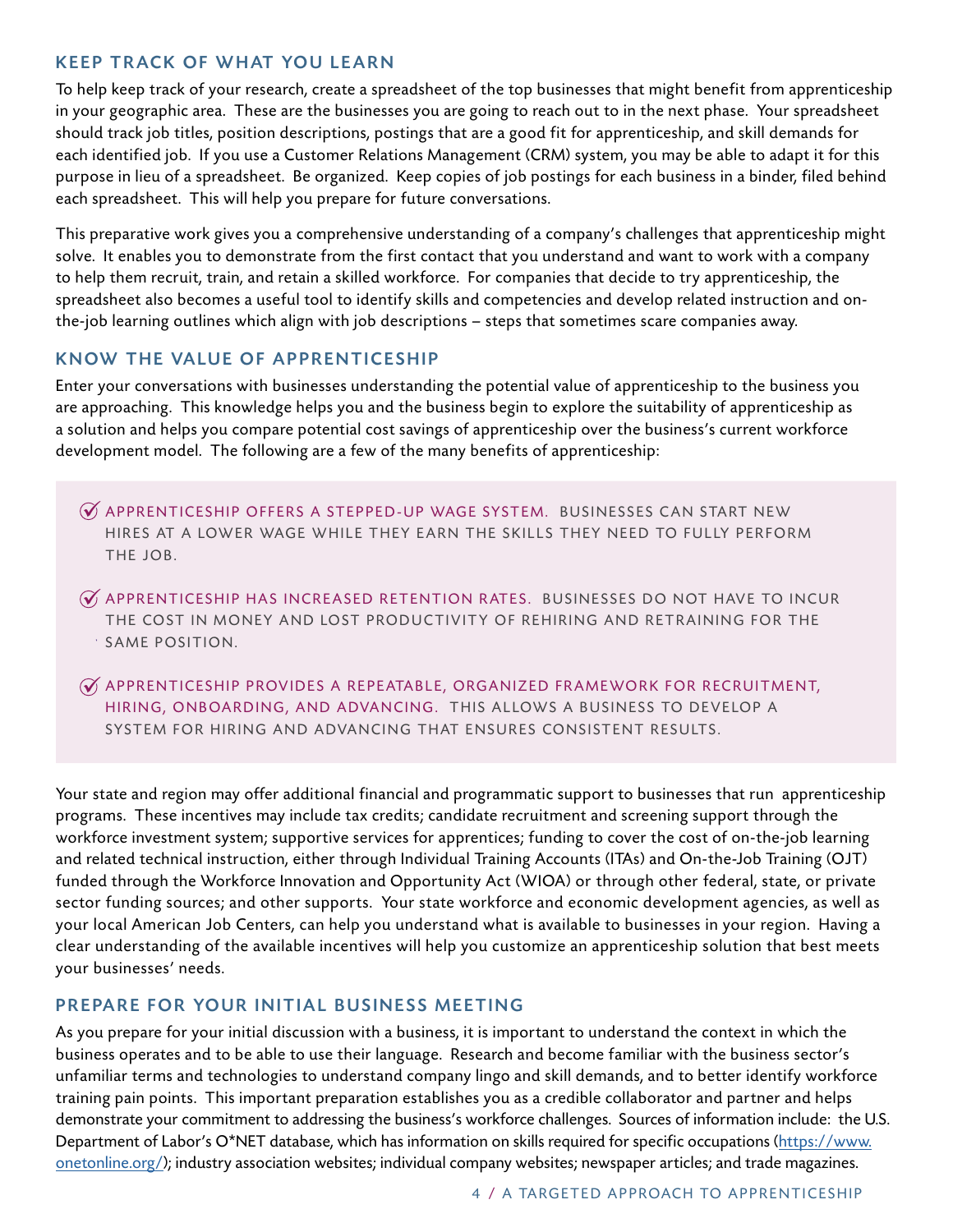# **PHASE 2 - BUILDING RELATIONSHIPS**



Once you have identified the companies that look like strong candidates for apprenticeship, you are ready to start building relationships. In this phase, you will focus on validating pain points and learning the business's culture, introducing apprenticeship in the context of existing business practices, and building trust.

#### VALIDATE PAIN POINTS AND LEARN THE BUSINESS'S CULTURE

Focus on listening and understanding. Approach your initial meeting as a listening and information gathering experience; it is not a sales call. Your goal should be for the business to do 75 percent of the talking and you can get there by asking insightful questions and honing in on the issues that matter most to the business. Briefly share what you learned through your research and consider using a few of the following prompts to move your conversation forward:<br> $\%$  WHAT JOBS DO YOU HAVE THE MOST DIFFICULTY FILLING? HOW EASILY ARE YOU ABLE TO

- FIND WORKERS WITH THE RIGHT SKILL SETS?
- $\mathscr G$  what positions have the highest turnover?
- $\widetilde{\mathscr{G}}$  do you anticipate the retirement of highly skilled workers soon?
- $\widetilde{\mathscr{G}}$  WHAT CHALLENGES HAVE YOU ENCOUNTERED HELPING WORKERS KEEP PACE WITH INDUSTRY ADVANCES?
- $\mathscr G$  if YOUR COMPANY HAS DIVERSITY GOALS AND STRATEGIES, DO YOU HAVE DIFFICULTY ATTRACTING NEW AND MORE DIVERSE TALENT POOLS?
- $\mathscr G$  how are you currently addressing these challenges? WHICH SOLUTIONS HAVE BEEN MOST SUCCESSFUL? LESS SUCCESSFUL?

#### INTRODUCE APPRENTICESHIP IN THE CONTEXT OF EXISTING BUSINESS PRACTICES

When you are ready to start talking about apprenticeship as a potential solution to a business's challenges, continue using your business-centered approach to the conversation. Speak in business terms. Rather than introducing apprenticeship as a formal government-regulated program, relate the elements of apprenticeship to what the business already does. Introduce the model as an effective, formalized approach to recruitment, on-boarding, mentoring, and ■ WHAT JOBS DO YOU HAVE THE MOST DIFF<br>FIND WORKERS WITH THE RIGHT SKILL SE<br>
■ WHAT POSITIONS HAVE THE HIGHEST TUR<br>
■ WHAT CHALLENGES HAVE YOU ENCOUNTI<br>
INDUSTRY ADVANCES?<br>
■ INDUSTRY ADVANCES?<br>
■ INDUSTRY ADVANCES?<br>
■ INT

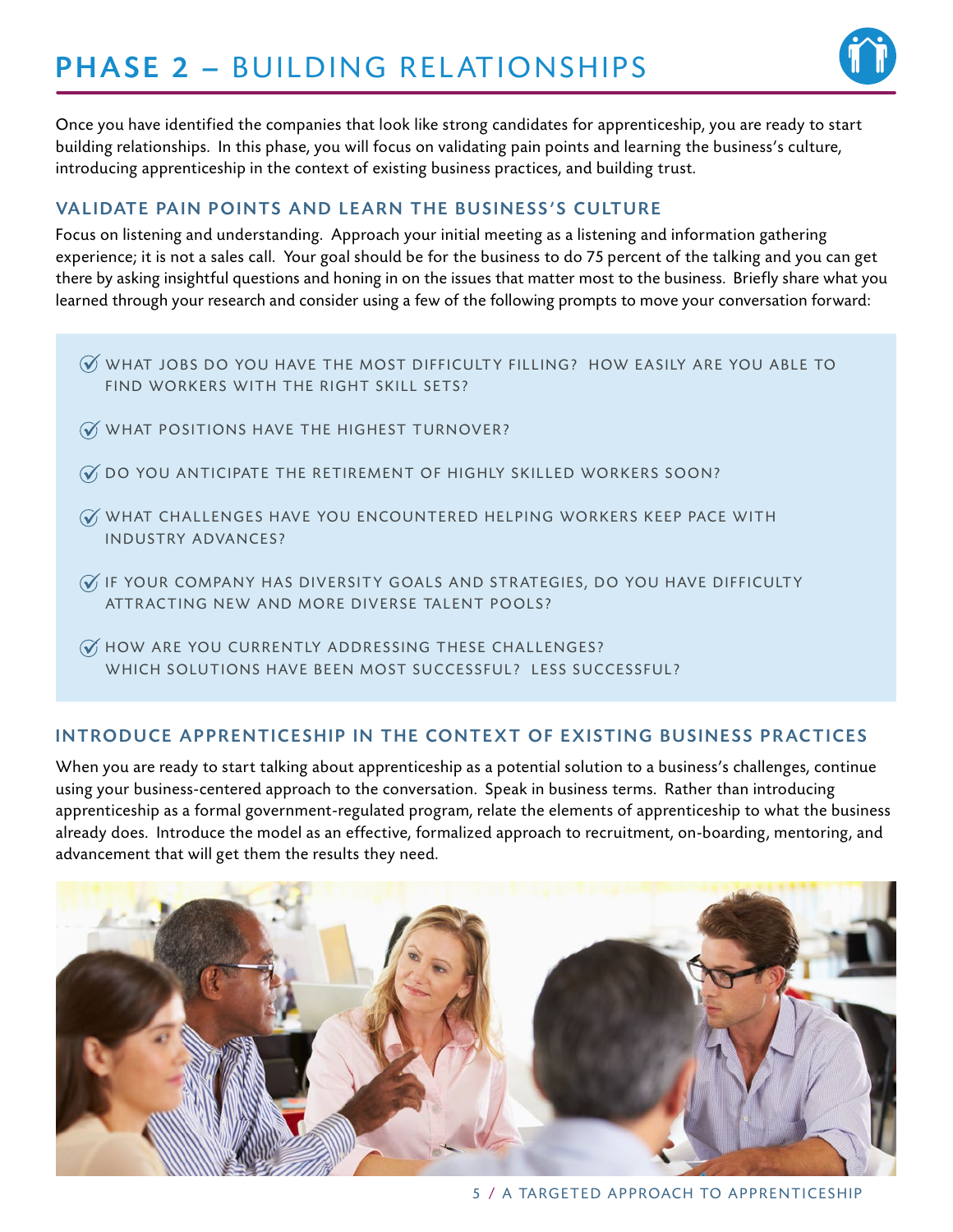The worksheet below can help you organize your thoughts as you prepare to have this conversation.

| <b>BUSINESS PROCESS</b>                                                           | THIS BUSINESS'S<br><b>APPROACH</b>                                                                                                                                                                                                                                                                | <b>CORRESPONDING</b><br><b>APPRENTICESHIP</b><br><b>ELEMENT</b> | YOUR STRATEGY<br>WITH THIS BUSINESS<br><b>APPRENTICESHIP ELEMENT</b> |
|-----------------------------------------------------------------------------------|---------------------------------------------------------------------------------------------------------------------------------------------------------------------------------------------------------------------------------------------------------------------------------------------------|-----------------------------------------------------------------|----------------------------------------------------------------------|
| <b>JOB DESCRIPTIONS/</b><br><b>POSITION</b><br><b>RESPONSIBILITIES</b>            | What skills do your employees need to<br>succeed? What new technologies do<br>they need to understand?                                                                                                                                                                                            | Work Processes/<br>Competencies                                 |                                                                      |
| <b>RECRUITMENT AND</b><br><b>INTERVIEWING</b>                                     | How do you currently recruit new<br>staff members? How do you craft job<br>descriptions? How many applicants do<br>you get and how many are qualified?                                                                                                                                            | Outreach<br>and Selection                                       |                                                                      |
| INTERNAL/EXTERNAL<br><b>OR ON-BOARDING</b>                                        | Once you hire, how do you manage<br>TRAINING, EDUCATION, inevitable gaps between the skills<br>outlined in job descriptions and the<br>actual skills of new hires? How do<br>you on-board staff? Do you hold<br>orientations, send staff to conferences<br>or classes, or offer ongoing training? | <b>Related Technical</b><br>Instruction                         |                                                                      |
| <b>MENTORING/</b><br><b>SUPERVISION OFWORK,</b><br><b>PERFORMANCE REVIEWS</b>     | How are new hires supported? Do you<br>provide mentoring from managers,<br>supervisors, team leads, or peers?                                                                                                                                                                                     | On-the-Job Learning<br><b>From Mentors</b>                      |                                                                      |
| <b>MERIT-BASED</b><br><b>INCREASES,</b><br><b>PERFORMANCE</b><br><b>INCREASES</b> | Does your company conduct merit-<br>based performance reviews and reward<br>good performance with merit-based<br>increases?                                                                                                                                                                       | <b>Stepped-up Wages</b>                                         |                                                                      |
| <b>POSITION/TITLE</b><br><b>CHANGE/PROMOTIONS</b>                                 | As staff progress, does your business<br>promote them or give them new levels<br>of responsibility?                                                                                                                                                                                               | Apprenticeship<br>Credential/Certificate<br>of Completion       |                                                                      |

#### BUILD TRUST

You build trust with a business by demonstrating that you take their pain points seriously and can offer them cost effective solutions to their workforce challenges. Cultivate your relationships and further build trust by ending each meeting with clear next steps and a plan to meet or talk again. Here are examples of follow-up strategies that have tangible business benefits:

 $\mathcal G$  provide examples of how other businesses have used apprenticeship for the target occupation.

 $\mathcal C$  offer opportunities for the Business to talk with Businesses in the same industry/ OCCUPATION WHO ARE SUCCESSFULLY USING APPRENTICESHIP.

- $\widetilde{\mathcal{N}}$  submit an apprenticeship solution proposal which includes a potential program MANAGEMENT STRUCTURE, AND DESCRIBES KEY PARTNER ROLES AND RESPONSIBILITIES -INCLUDING THOSE OF POTENTIAL EDUCATION PROVIDERS, INTERMEDIARIES, WORKFORCE DEVELOPMENT AGENCIES, AND OTHER PARTNERS.
- $\mathscr G$  PROVIDE A ROUGH RETURN-ON-INVESTMENT CALCULATION INDICATING THE POSITIVE FINANCIAL AND HUMAN RESOURCE IMPACTS THAT APPRENTICESHIP MIGHT HAVE FOR A PARTICULAR JOB OR CATEGORY OF JOBS.

If apprenticeship is not the right solution for this business, make sure you are still offering them something valuable in exchange for their time. Be prepared to offer high quality referrals to organizations that can help. Do not just give them the name of an organization. Make a direct referral over email and follow up to make sure the connection was made.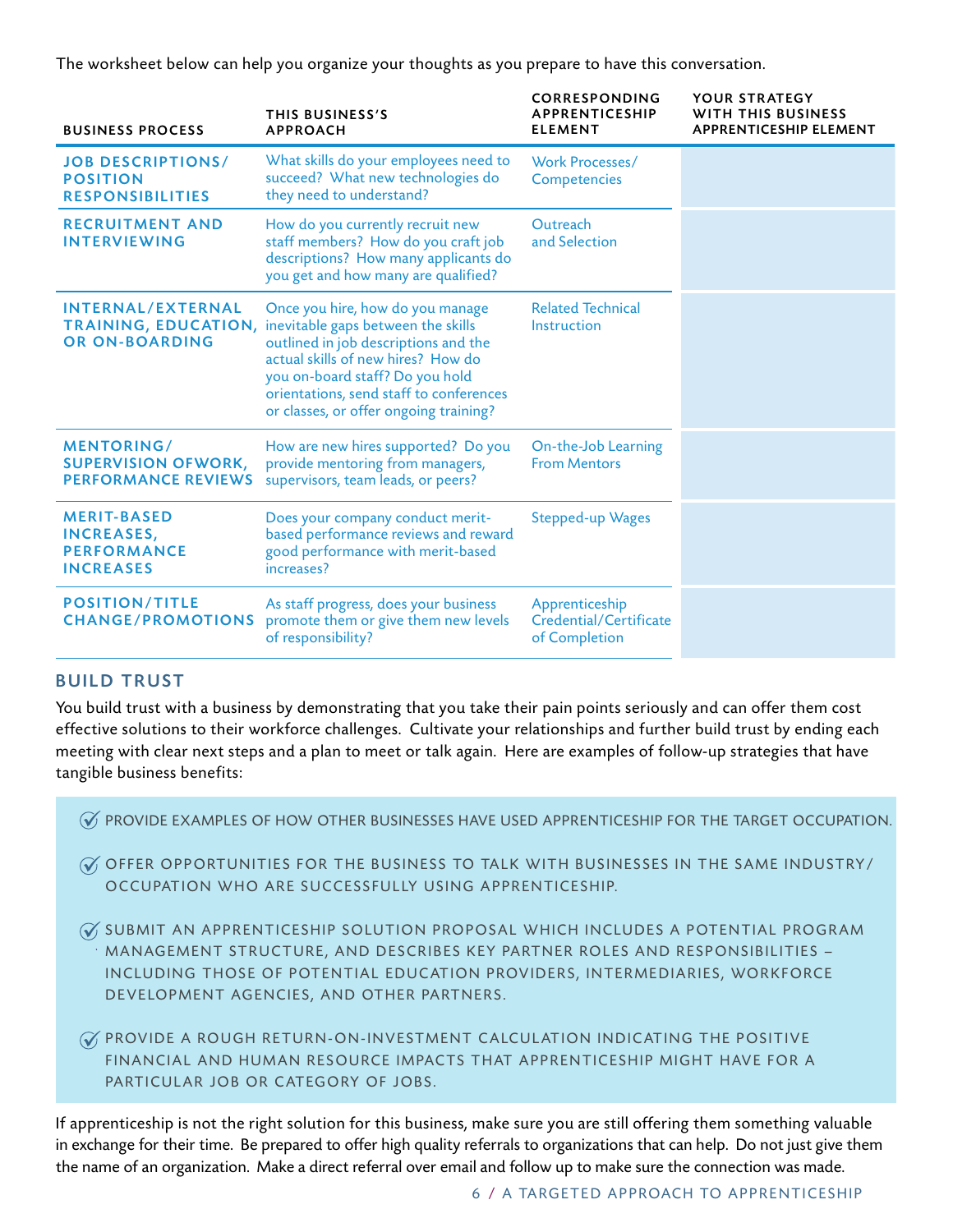

Now that you have built a relationship and the business has indicated an initial interest in apprenticeship, you will want to nurture the relationship and secure a formal commitment. You will focus on addressing concerns about the apprenticeship model, building organizational buy-in, and bringing the right partners to the table.

#### ADDRESS CONCERNS

There are several common apprenticeship concerns or myths that may come up during your conversations. Below are effective responses to help address these challenges. Current apprenticeship sponsors are some of the best advocates for the model and are particularly effective at addressing these concerns. During this phase, consider connecting your business contacts with businesses actively using apprenticeship.

| <b>MYTH</b>                                                                                                                 | <b>FACT</b>                                                                                                                                                                                                                                                                                                                                                |
|-----------------------------------------------------------------------------------------------------------------------------|------------------------------------------------------------------------------------------------------------------------------------------------------------------------------------------------------------------------------------------------------------------------------------------------------------------------------------------------------------|
| <b>APPRENTICESHIP COMES WITH</b><br>A LOT OF PAPERWORK AND STATE<br><b>COMPLIANCE REQUIREMENTS</b>                          | Increasingly, intermediary organizations act as apprenticeship program sponsors<br>to handle administrative responsibilities such as registering businesses and<br>apprentices, tracking activities, and reporting results. This eases the burden<br>for businesses, particularly small companies that do not have the personnel to<br>execute such tasks. |
| <b>APPRENTICESHIPS ARE</b><br><b>RIGID AND PROSCRIBED</b>                                                                   | Apprenticeships can be customized to meet specific industry needs. Education<br>requirements, education providers, timing of classroom training, and length of<br>apprenticeship are all customizable.                                                                                                                                                     |
| <b>APPRENTICESHIP IS</b><br><b>PROHIBITIVELY EXPENSIVE</b>                                                                  | While it is true that elements of apprenticeship have associated costs,<br>businesses are already spending money on hiring, onboarding, and advancing<br>employees. Apprenticeship often reduces these costs.                                                                                                                                              |
| SIGNIFICANT AMOUNTS OF<br><b>MONEY WILL BE INVESTED IN</b><br><b>TRAINING AN EMPLOYEE WHO</b><br><b>MIGHT LEAVE THE JOB</b> | Every employee carries the risk that he or she might leave. Reiterate that<br>apprenticeship has a high retention rate. Remind the business that the cost<br>of training and skilling a company's workforce can be expensive if completed<br>outside of the program, often higher than the cost of apprenticeship.                                         |
| <b>APPRENTICESHIP IS ONLY FOR</b><br>THE CONSTRUCTION AND SKILLED<br><b>TRADES INDUSTRIES</b>                               | Apprenticeships are successful across many industries, including healthcare,<br>information technology, finance, transportation, and advanced manufacturing.                                                                                                                                                                                               |
| <b>APPRENTICESHIPS MUST</b><br><b>LEAD TO UNION JOBS</b>                                                                    | Apprenticeships exist in both unionized and non-unionized workforces<br>and industries.                                                                                                                                                                                                                                                                    |

#### **BUILD ORGANIZATIONAL BUY-IN**

Even though a hiring manager or human resources representative seems interested in apprenticeship and understands its value, there may be multiple future meetings with other stakeholders (such as front-line managers and technical experts). Encourage the business to include the department heads and front-line supervisors who know the skills and competencies that are needed and will help design and validate the apprenticeship program, standards, and related technical instruction design.

#### BRING THE RIGHT PARTNERS TO THE TABLE

The process for moving from initial business engagement to signed apprenticeship standards and fully operational programs varies by state. Some business outreach professionals participate only in the initial meeting and hand-off the process to another partner. Others will see the process through to the signing of the apprenticeship agreement, and still others may act as intermediaries through the entire apprenticeship process. Whatever the process is for you and your organization, you will want to ensure that the business is working with all the partners it needs to succeed. Make sure that the right people from the business, the apprenticeship system, the workforce system, educational institutions, and other community organizations are at the table to identify the necessary resources; design the apprenticeship program; fill the role of sponsor; and recruit and train apprentices.